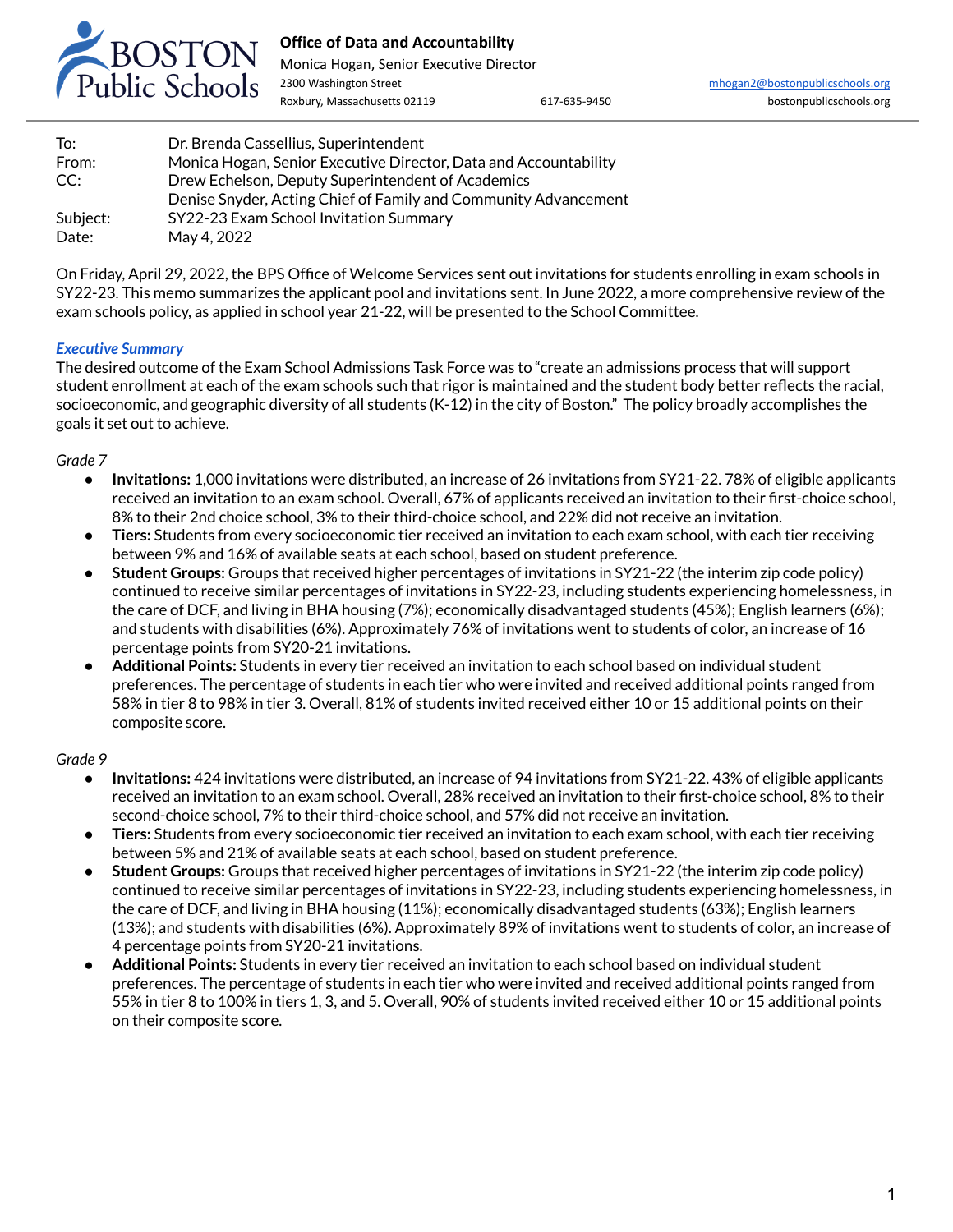# *Applicant Pool*

To be eligible for exam school consideration, a student needed to have a B or higher GPA and have ranked at least one exam school. This was the second year requiring a B GPA and the first year of adding Science and Social Studies to the GPA used in exam school admissions.

| <b>School Type &amp; Grade</b> | 2020-21 | 2021-22 | 2022-23 |
|--------------------------------|---------|---------|---------|
| Grade 7                        | 2,833   | 1,666   | 1,283   |
| BPS, Grade 7                   | 2,133   | 1,287   | 953     |
| Non-BPS, Grade 7               | 700     | 379     | 330     |
| Grade 9                        | 1,177   | 760     | 984     |
| BPS, Grade 9                   | 780     | 618     | 756     |
| Non-BPS, Grade 9               | 397     | 142     | 228     |
| Total                          | 4,010   | 2,426   | 2,267   |

#### *Table 1. Number of Applicants by Grade and School Type*

Of eligible grade 7 applicants, 63% of students received 10 additional points based on their prior-year school, and 6% of students received 15 points because they are experiencing homelessness, in the care of the Department of Children and Families or are living in housing owned by the Boston Housing Authority. Students in every tier received either 10 or 15 points. Of eligible grade 9 applicants, 71% of students received 10 additional points, and 10% received 15 additional points.

|             |                   | Grade 7                  |                          |                   | Grade 9                  |                          |  |  |
|-------------|-------------------|--------------------------|--------------------------|-------------------|--------------------------|--------------------------|--|--|
| <b>Tier</b> | <b>Applicants</b> | <b>Percent Receiving</b> | <b>Percent Receiving</b> | <b>Applicants</b> | <b>Percent Receiving</b> | <b>Percent Receiving</b> |  |  |
|             |                   | <b>10 Points</b>         | <b>15 Points</b>         |                   | <b>10 Points</b>         | <b>15 Points</b>         |  |  |
| 1           | 116               | 70%                      | 18%                      | 139               | 68%                      | 22%                      |  |  |
| 2           | 99                | 94%                      | 4%                       | 151               | 80%                      | 11%                      |  |  |
| 3           | 110               | 85%                      | 9%                       | 130               | 82%                      | 6%                       |  |  |
| 4           | 134               | 72%                      | 8%                       | 96                | 78%                      | 14%                      |  |  |
| 5           | 115               | 74%                      | 6%                       | 110               | 83%                      | 4%                       |  |  |
| 6           | 155               | 72%                      | 5%                       | 121               | 67%                      | 15%                      |  |  |
| 7           | 234               | 63%                      | 3%                       | 152               | 65%                      | 3%                       |  |  |
| 8           | 320               | 32%                      | 2%                       | 85                | 36%                      | 4%                       |  |  |
| All         | 1283              | 63%                      | 6%                       | 984               | 71%                      | 10%                      |  |  |

#### *Table 2. Applicants by Tier and Additional Point Status*

## *7th Grade Invitations*

In 7th grade, 1,000 invitations were sent for SY22-23 admissions, an increase of 26 invitations from SY21-22. The increase in invitations is primarily due to an increase in the number of invitations for the O'Bryant School. Additionally, with the SY22-23 admissions cycle, each school will maintain a waitlist of up to 100 students until November 30, 2022.

| <b>School Name</b>   | SY20-21 | <b>SY21-22</b> | <b>SY22-23</b> |
|----------------------|---------|----------------|----------------|
| Boston Latin Academy | 336     | 320            | 321            |
| Boston Latin School  | 484     | 465            | 462            |
| O'Bryant School      | 205     | 189            | 217            |
| Total                | 1,025   | 974            | 1,000          |

*Table 3. Number of 7th Grade Invitations by School*

78% of eligible applicants received an invitation to an exam school, with 67% receiving an invitation to their first choice school, 8% to their 2nd choice school, 3% to their third choice school and 22% not receiving an invitation.

In order to distribute invitations, students are assigned to a socioeconomic tier based on the census tract in which they reside. Census tracts are grouped into equally-sized tiers based on socioeconomic factors from the U.S. Census Bureau's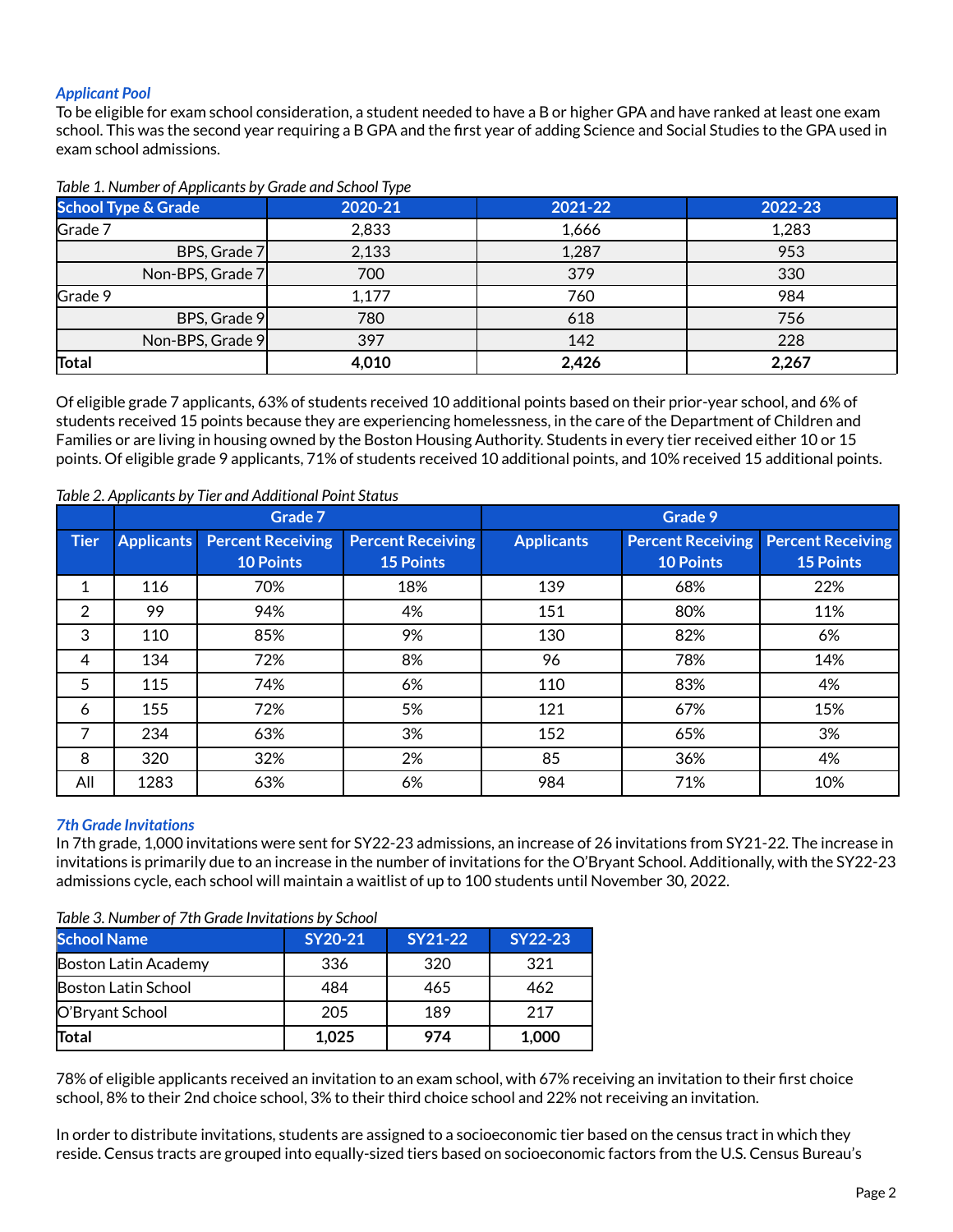American Community Survey. The policy seeks to assign invites evenly across the 8 tiers. With 1,000 Grade 7 invites, the policy thus seeks to assign 125 invites per tier. While the tiers are designed to have the same number of children in grades 5-8 living in each tier, eligible applicants were not equally distributed across tiers. For instance, there were 116 eligible applicants from Tier 1 as compared to 320 from Tier 8. Invitations that were not distributed in tiers without enough eligible applicants (less than 125) were re-distributed to tiers with remaining applicants in an 11th and 12th round in order to distribute 1,000 invitations. Students in every tier received an invitation to each school, based on individual student preferences. The percentage of students in each tier who were invited and received points ranged from 58% in tier 8 to 98% in tier 3. Overall, 81% of students invited received either 10 or 15 additional points on their composite score.

| <b>Tier</b> | <b>Applicants</b> | <b>Invitations</b> | <b>BLA</b> | <b>BLS</b> | O'Bryant | <b>Percent of Invitees Receiving Points*</b> |
|-------------|-------------------|--------------------|------------|------------|----------|----------------------------------------------|
|             | 116               | 115                | 36         | 59         | 20       | 88%                                          |
| 2           | 99                | 99                 | 28         | 43         | 28       | 98%                                          |
| 3           | 110               | 110                | 40         | 48         | 22       | 94%                                          |
| 4           | 134               | 133                | 47         | 61         | 25       | 80%                                          |
| 5           | 115               | 114                | 32         | 60         | 22       | 81%                                          |
| 6           | 155               | 143                | 37         | 65         | 41       | 80%                                          |
|             | 234               | 143                | 49         | 65         | 29       | 77%                                          |
| 8           | 320               | 143                | 52         | 61         | 30       | 58%                                          |
| All         | 1,283             | 1,000              | 321        | 462        | 217      | 81%                                          |

*Table 4. Number of 7th Grade Applicants and StudentsInvited by Tier and School*

*\*Pointsisinclusive of inviteesreceiving 10 and 15 points*

Groups that received higher percentages of invitations in SY21-22 (the interim zip code policy) continued to receive similar percentages of invitations in SY22-23.

#### *Table 5. Percentage of 7th Grade Invitations by Student Group*

| <b>Student Group</b>                                           | SY20-21 | SY21-22 | SY22-23 |
|----------------------------------------------------------------|---------|---------|---------|
| Homeless Students and Students in the Care of DCF <sup>*</sup> | 1%      | 5%      | 7%      |
| Economically Disadvantaged                                     | 35%     | 43%     | 45%     |
| English Learners                                               | 1%      | 7%      | 6%      |
| <b>Students with Disabilities</b>                              | 3%      | 4%      | 6%      |

\*In SY22-23, this category also includes students living in BHA housing. This group of students received an additional 15 points on their composite *score.*

Compared to SY21-22, the percentage of students receiving invitations in individual zip codes increased in some zip codes (Dorchester 02122 +3.1; South End 02118 +1.8; Chinatown 02111 +1.5) and decreased in other zip codes (West Roxbury 02132 -1.8; Mattapan 02126 -1.5; Dorchester 02121 -1.4). Because socioeconomic tiers and census tracts do not map exactly to zip codes, fluctuation from the zip code policy was expected.

*Table 6. Percentage of 7th Grade Invitations by Zip Code*

| <b>Zip Code</b> | <b>Neighborhood</b>    | <b>SY20-21</b> | <b>SY21-22</b> | <b>SY22-23</b> |
|-----------------|------------------------|----------------|----------------|----------------|
| 2108            | Beacon Hill            | 0.1%           | 0.6%           | 0.1%           |
| 2109            | Downtown               | 0.7%           | 0.2%           | 0.3%           |
| 2110            | Downtown               | 0.7%           | 0.1%           | 0.4%           |
| 2111            | Chinatown              | 2.3%           | 0.7%           | 2.2%           |
| 2113            | North End              | 0.7%           | 0.2%           | 0.1%           |
| 2114            | Beacon Hill / West End | 1.9%           | 0.7%           | 0.7%           |
| 2115            | Longwood/Fenway        | 1.4%           | 1.0%           | 1.0%           |
| 2116            | Back Bay               | 2.6%           | 1.3%           | 1.5%           |
| 2118            | South End              | 3.5%           | 2.8%           | 4.5%           |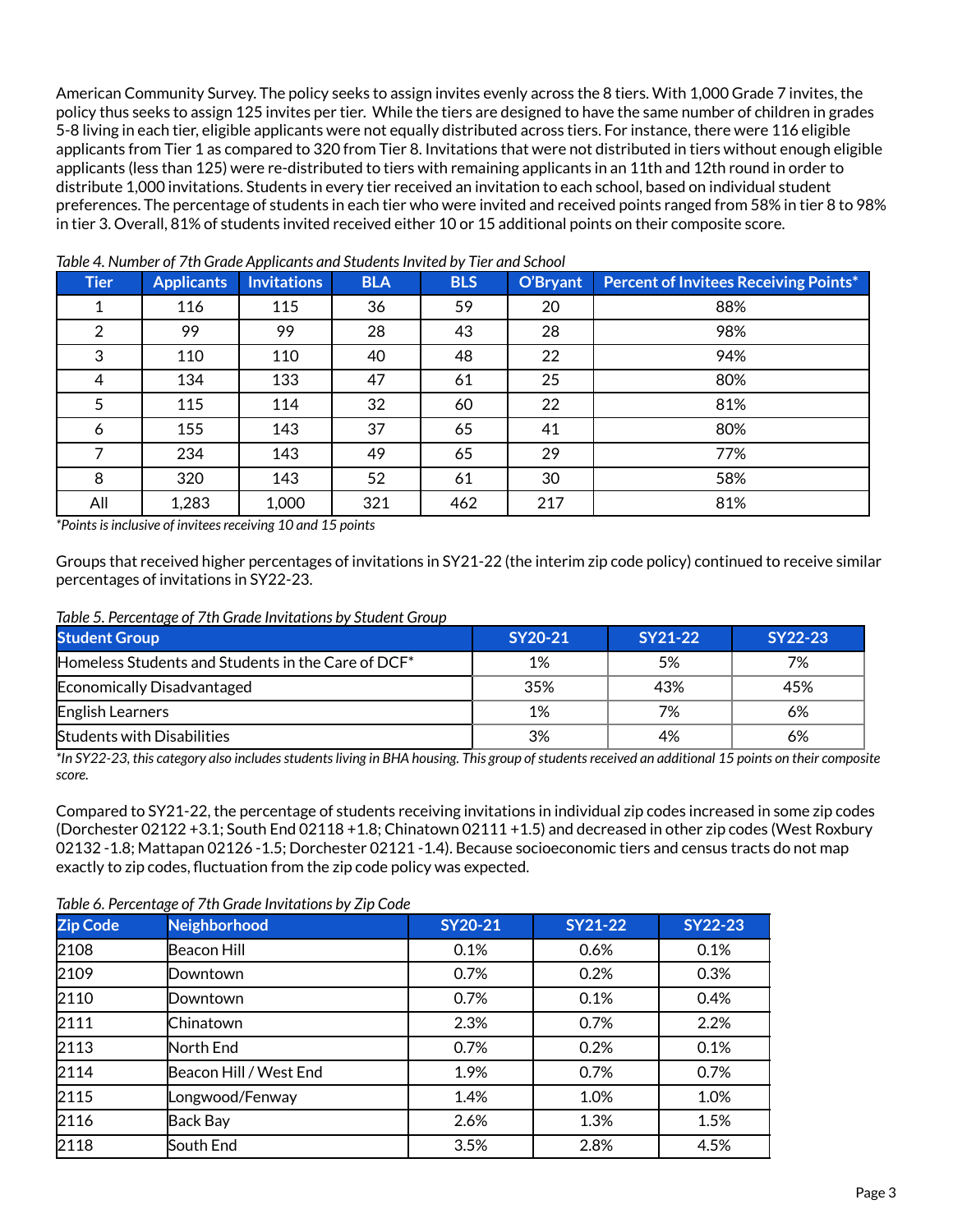| 2119 | Roxbury                 | 2.6%     | 5.1%  | 5.2%     |
|------|-------------------------|----------|-------|----------|
| 2120 | Roxbury                 | 1.6%     | 1.1%  | 1.8%     |
| 2121 | Dorchester              | 2.6%     | 6.9%  | 5.5%     |
| 2122 | Dorchester              | 6.1%     | 4.9%  | 8.0%     |
| 2124 | Dorchester              | 8.2%     | 11.2% | 10.7%    |
| 2125 | Dorchester              | 4.6%     | 6.1%  | 6.1%     |
| 2126 | Mattapan                | 2.0%     | 5.2%  | 3.7%     |
| 2127 | South Boston            | 3.3%     | 3.6%  | 3.8%     |
| 2128 | East Boston             | 5.6%     | 7.7%  | 8.9%     |
| 2129 | Charlestown             | 5.5%     | 3.6%  | 4.1%     |
| 2130 | Jamaica Plain           | 7.5%     | 5.5%  | 5.7%     |
| 2131 | Roslindale              | 9.2%     | 6.9%  | 7.6%     |
| 2132 | <b>West Roxbury</b>     | 13.0%    | 7.1%  | 5.3%     |
| 2134 | Allston                 | 1.7%     | 1.1%  | 1.6%     |
| 2135 | <b>Brighton</b>         | 5.1%     | 3.0%  | 3.8%     |
| 2136 | Hyde Park               | 6.5%     | 6.9%  | 5.9%     |
| 2163 | Allston                 | 0.0%     | 0.1%  | 0.0%     |
| 2199 | Back Bay                | 0.0%     | 0.0%  | 0.0%     |
| 2210 | South Boston Waterfront | 0.2%     | 0.2%  | 0.1%     |
| 2215 | Fenway/Kenmore          | 0.8%     | 0.2%  | 0.8%     |
| 2467 | Chestnut Hill           | 0.3%     | 0.4%  | 0.0%     |
| 9999 | Homeless/DCF            | Not used | 5.4%  | Not used |
|      |                         |          |       |          |

Approximately 76% of invitations went to students of color, an increase of 16 percentage points from SY20-21 invitations. The percentage of Asian (+3), Black (+1), and Latinx (+3) students receiving invitations increased from SY21-22, while the percentage of white students receiving an invitation decreased by 6 percentage points.

#### *Table 7. Percentage of 7th Grade Invitations by Race*

| <b>Race</b>  | SY20-21 | <b>SY21-22</b> | SY22-23 |
|--------------|---------|----------------|---------|
| Asian        | 21%     | 18%            | 21%     |
| <b>Black</b> | 13%     | 23%            | 24%     |
| Latinx       | 21%     | 23%            | 26%     |
| Other        | 5%      | 6%             | 6%      |
| White        | 40%     | 31%            | 25%     |

The racial breakdown of the incoming class at each exam school has changed over the last three admissions cycles, with the largest increase for Black students at Boston Latin School, from 6% to 22%.

|              | <b>Boston Latin Academy</b> |         |                | <b>Boston Latin School</b> |                |                | <b>O'Bryant School</b> |                |                |
|--------------|-----------------------------|---------|----------------|----------------------------|----------------|----------------|------------------------|----------------|----------------|
| Race         | SY20-21                     | SY21-22 | <b>SY22-23</b> | SY20-21                    | <b>SY21-22</b> | <b>SY22-23</b> | SY20-21                | <b>SY21-22</b> | <b>SY22-23</b> |
| Asian        | 14%                         | 11%     | 12%            | 27%                        | 24%            | 29%            | 20%                    | 13%            | 15%            |
| <b>Black</b> | 16%                         | 30%     | 24%            | 6%                         | 17%            | 22%            | 27%                    | 28%            | 27%            |
| Latinx       | 25%                         | 28%     | 29%            | 12%                        | 15%            | 21%            | 34%                    | 32%            | 31%            |
| Other        | 5%                          | 7%      | 7%             | 5%                         | 6%             | 5%             | 3%                     | 4%             | 6%             |
| White        | 40%                         | 24%     | 28%            | 50%                        | 38%            | 23%            | 17%                    | 23%            | 22%            |

# *Table 8. Percentage of 7th Grade Invitations by Race and School*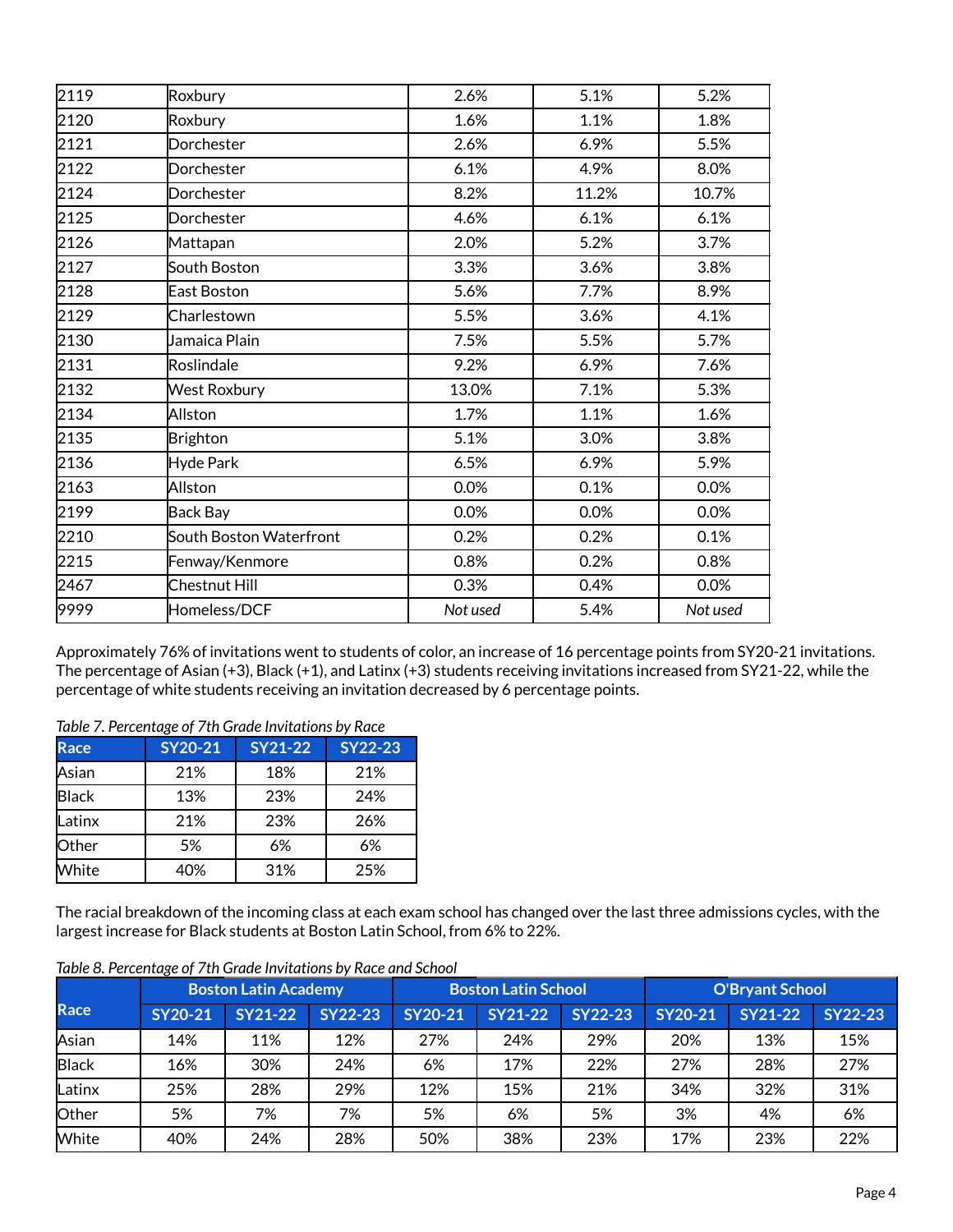## *9th Grade Invitations*

In 9th grade, 424 invitations were sent for SY22-23 admissions, an increase of 94 invitations from SY21-22. The increase in invitations is primarily due to an increase in the number of invitations to Boston Latin Academy and the O'Bryant School. Additionally, with the SY22-23 admissions cycle, each school will maintain a waitlist of up to 100 students until November 30, 2022.

| <b>School Name</b>   | SY20-21 | SY21-22 | SY22-23 |  |  |  |  |
|----------------------|---------|---------|---------|--|--|--|--|
| Boston Latin Academy | 89      | 82      | 123     |  |  |  |  |
| Boston Latin School  | 58      | 41      | 43      |  |  |  |  |
| O'Bryant School      | 261     | 217     | 258     |  |  |  |  |
| Total                | 408     | 340     | 474     |  |  |  |  |

#### *Table 9. Number of 9th Grade Invitations by School*

Students are assigned to a socioeconomic tier based on the census tract in which they reside. The policy seeks to assign invites evenly across the 8 tiers. With 424 Grade 9 invites, the policy seeks to assign 53 invites per tier. Students in every tier received an invitation to each school, based on individual student preferences. The percentage of students in each tier who were invited and received points ranged from 55% in tier 8 to 100% in tiers 1, 3 and 5. Overall, 90% of students invited received either 10 or 15 additional points on their composite score.

*Table 10. Number of 9th Grade Applicants and StudentsInvited by Tier and School*

| <b>Tier</b>   | <b>Applicants</b> | <b>Invitations</b> | <b>BLA</b> | <b>BLS</b> | O'Bryant | <b>Percent of Invitees Receiving Points*</b> |
|---------------|-------------------|--------------------|------------|------------|----------|----------------------------------------------|
|               | 139               | 53                 | 19         | 3          | 31       | 100%                                         |
| $\mathcal{P}$ | 151               | 53                 | 13         | 5          | 35       | 94%                                          |
| 3             | 130               | 53                 | 16         | 6          | 31       | 100%                                         |
| 4             | 96                | 53                 | 19         | 4          | 30       | 94%                                          |
| 5             | 110               | 53                 | 16         |            | 30       | 100%                                         |
| 6             | 121               | 53                 | 13         |            | 33       | 92%                                          |
|               | 152               | 53                 | 14         | 9          | 30       | 83%                                          |
| 8             | 85                | 53                 | 13         | 2          | 38       | 55%                                          |
| All           | 984               | 424                | 123        | 43         | 258      | 90%                                          |

*\*Pointsisinclusive of 10 and 15 points.*

Groups that received higher percentages of invitations in SY21-22 (the interim zip code policy) continued to receive similar percentages of invitations in SY22-23.

*Table 11. Percentage of 9th Grade Invitations by Student Group*

| <b>Student Group</b>                                           | SY20-21 | SY21-22 | SY22-23 |  |
|----------------------------------------------------------------|---------|---------|---------|--|
| Homeless Students and Students in the Care of DCF <sup>*</sup> | 4%      | 6%      | 11%     |  |
| Economically Disadvantaged                                     | 52%     | 63%     | 63%     |  |
| English Learners                                               | 7%      | 12%     | 13%     |  |
| <b>Students with Disabilities</b>                              | 2%      | 7%      | 6%      |  |

\*In SY22-23, this category also includes students living in BHA housing. This group of students received an additional 15 points on their composite *score.*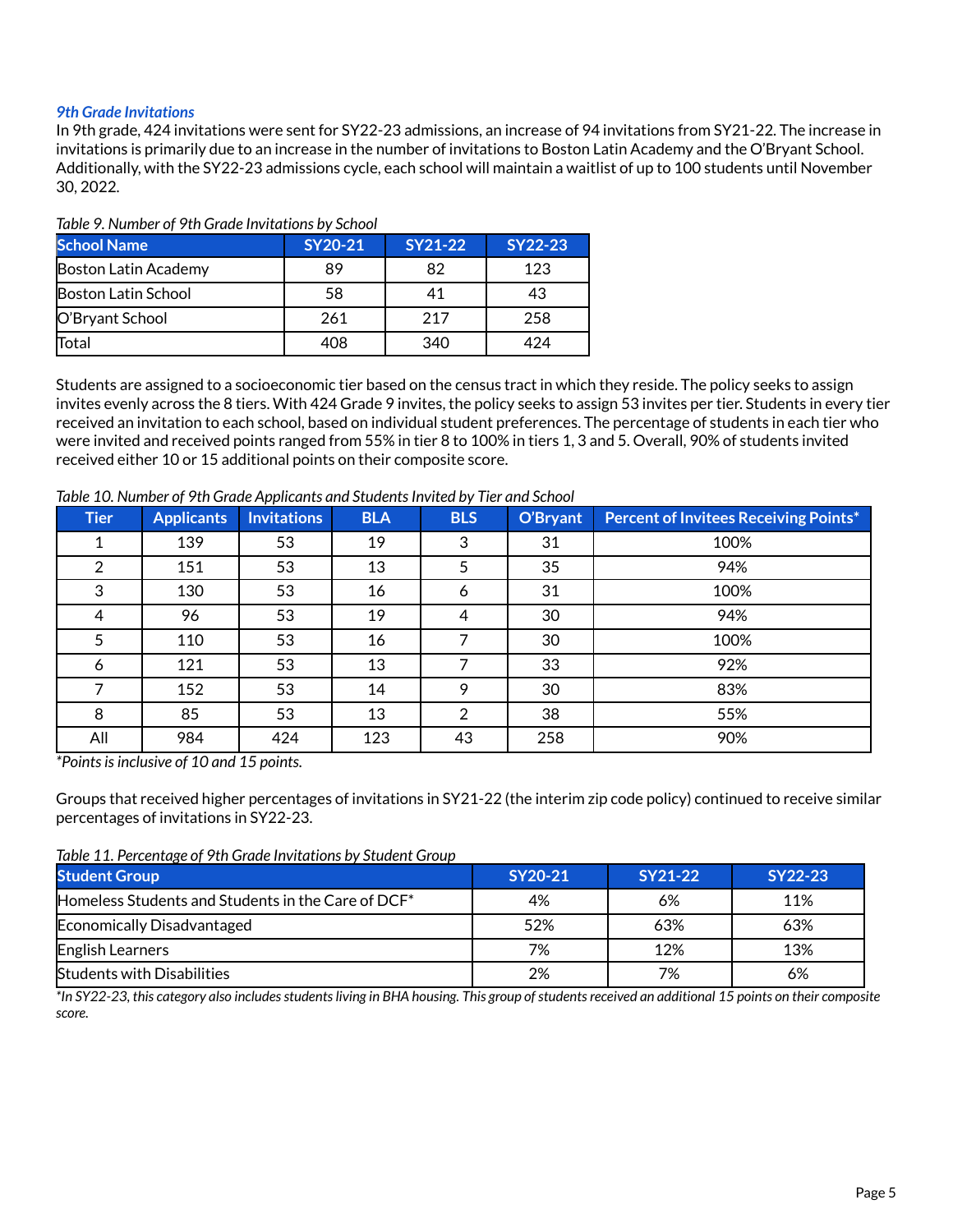Compared to SY21-22, the percentage of students receiving invitations in individual zip codes increased in some zip codes (Dorchester 02122 +4.3; Dorchester 02125 +2.6; Dorchester 02124 +1.6) and decreased in other zip codes (Hyde Park -2.8; Jamaica Plain 02130 -2.2; Mattapan 02126 -2.0). Because socioeconomic tiers and census tracts do not map exactly to zip codes, fluctuation from the zip code policy was expected.

| <b>Zip Code</b> | Neighborhood                         | <b>SY20-21</b> | <b>SY21-22</b> | <b>SY22-23</b> |  |
|-----------------|--------------------------------------|----------------|----------------|----------------|--|
| 2108            | Beacon Hill                          | 0.0%           | 0.3%           | 0.2%           |  |
| 2109            | Downtown                             | 0.2%           | 0.3%           | 0.2%           |  |
| 2110            | Downtown                             | 0.0%           | 0.3%           | 0.0%           |  |
| 2111            | Chinatown                            | 2.2%           | 0.6%           | 0.5%           |  |
| 2113            | North End                            | 0.5%           | 0.3%           | 0.0%           |  |
| 2114            | Beacon Hill / West End               | 0.7%           | 0.6%           | 0.5%           |  |
| 2115            | Longwood/Fenway                      | 2.7%           | 1.5%           | 1.7%           |  |
| 2116            | <b>Back Bay</b>                      | 2.0%           | 1.2%           | 0.9%           |  |
| 2118            | South End                            | 2.7%           | 3.2%           | 3.5%           |  |
| 2119            | Roxbury                              | 6.1%           | 5.9%           | 6.1%           |  |
| 2120            | Roxbury                              | 3.2%           | 1.2%           | 2.1%           |  |
| 2121            | Roxbury                              | 5.4%           | 6.8%           | 7.8%           |  |
| 2122            | Dorchester                           | 7.8%           | 5.9%           | 10.1%          |  |
| 2124            | Dorchester                           | 10.5%          | 12.4%          | 13.9%          |  |
| 2125            | Dorchester                           | 7.8%           | 5.9%           | 8.5%           |  |
| 2126            | Mattapan                             | 4.2%           | 7.9%           | 5.9%           |  |
| 2127            | South Boston                         | 2.7%           | 3.5%           | 4.0%           |  |
| 2128            | East Boston                          | 5.1%           | 8.2%           | 8.7%           |  |
| 2129            | Charlestown                          | 3.4%           | 2.6%           | 2.6%           |  |
| 2130            | $\overline{\mathsf{J}}$ amaica Plain | 4.9%           | 5.0%           | 2.8%           |  |
| 2131            | Roslindale                           | 6.1%           | 5.3%           | 5.7%           |  |
| 2132            | <b>West Roxbury</b>                  | 5.4%           | 3.5%           | 3.5%           |  |
| 2134            | Allston                              | 2.5%           | 1.2%           | 1.4%           |  |
| 2135            | <b>Brighton</b>                      | 4.2%           | 2.9%           | 3.8%           |  |
| 2136            | <b>Hyde Park</b>                     | 8.6%           | 7.1%           | 4.2%           |  |
| 2163            | Allston                              | 0.0%           | 0.0%<br>0.0%   |                |  |
| 2199            | <b>Back Bay</b>                      | 0.0%           | 0.0%           | 0.0%           |  |
| 2210            | South Boston Waterfront              | 0.0%           | 0.3%           | 0.2%           |  |
| 2215            | Fenway/Kenmore                       | 0.2%           | 0.3%           | 0.2%           |  |
| 2467            | Chestnut Hill                        | 0.2%           | 0.0%           | 0.2%           |  |
| 9999            | Homeless/DCF                         | Not used       | 5.9%           | Not used       |  |

*Table 12. Percentage of 9th Grade Invitations by Zip Code*